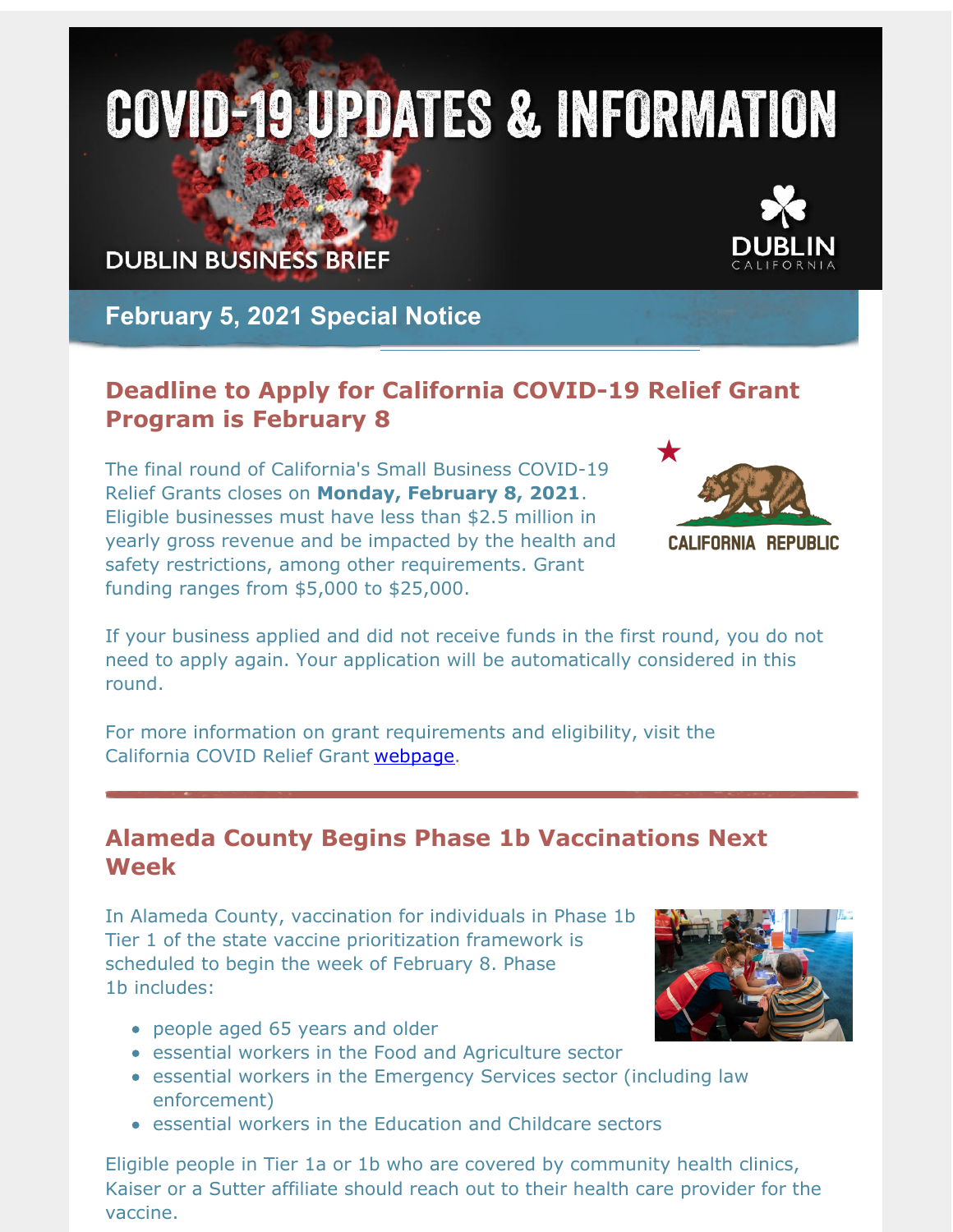Alameda County Public Health Department is prioritizing appointments for people who are uninsured, from communities disproportionately impacted by COVID-19, or at high risk for transmission because of where they live or work. A photo ID, proof of registration, and proof of belonging in the current phase and tier being vaccinated will be required.

Since Phase 1b is much larger than Phase 1a (325,000 vs. 145,000 respectively), it may still take a while to get an appointment because vaccine supply is limited. Alameda County residents can sign up to be notified when the vaccine might be available:

- Alameda County [residents](http://r20.rs6.net/tn.jsp?f=001Gq0DFrY845-2kKD-UosL_iuBbLMzL5aFiWgdMhRabsSom3lytrrwRjWtliGy4Wq7ZbQL0gDc2erE2lGIWlp50gPFBUAiJNYrEDlLVzkPMzXuYxAKU4ZDmiosgq4W5n2hUYY5RYLNZk917nDQByu2LkskVbtU1_gkj_UjDRR9E-Gfixsoj-56WHAIMdbAdRTY&c=&ch=) (available in English, Spanish and Chinese)
- Alameda County [employers](http://r20.rs6.net/tn.jsp?f=001Gq0DFrY845-2kKD-UosL_iuBbLMzL5aFiWgdMhRabsSom3lytrrwRvuLE9UXFwr0RMBE9XuybcsWTJTnKi-zEDgIN61OcWf7pAljpN7xXu3rcKgKtmyx3tbqHMDEmluwGX5Z-bRXwwD-hSULCkNdbIgj_IkmnkWopFq7Dzj2w81CUxp6EMz_iv53I_22VfnXALsnrpj5pNdiE6T7WS00-avNbfD7VHXFo6whZ83sUeE=&c=&ch=)

#### **Intuit's Updated PPP Loan Forgiveness Estimator**



Since the passage of the CARES Act, there have been significant changes to the Small Business Administration's Paycheck Protection Program ("PPP") and select tax credits. Intuit recently added a PPP Loan Forgiveness Estimator to Intuit Aid Assist to help business owners determine what portion of their PPP loan may be eligible to be forgiven. Intuit Aid Assist includes tools to help to determine PPP loan eligibility, PPP loan amount, and updated changes to tax credits.

For more information, visit Intuit Aid Assist [online](http://r20.rs6.net/tn.jsp?f=001Gq0DFrY845-2kKD-UosL_iuBbLMzL5aFiWgdMhRabsSom3lytrrwRjWtliGy4Wq73Ucr_HM7zYvoLkNibB6MiQK7Y1aF8nUwAynKO5xB1O_t2cdvLVLA4IR3JvpIgnNgln1ChQVK2OvVzx6Qz3_M0okBQz9aVUHn10dQKRIDW6chvjZyhzEAet-ZPvclyhpy&c=&ch=).

#### **Performers Now Allowed as Part of Outdoor Dining**

The State recently updated the guidance in the Purple Tier and now allows live entertainment outdoors where food is served. Performers must maintain physical distancing from spectators and other performers.

For full details, refer to the State's industry [guidance](http://r20.rs6.net/tn.jsp?f=001Gq0DFrY845-2kKD-UosL_iuBbLMzL5aFiWgdMhRabsSom3lytrrwRjWtliGy4Wq7wwKVrsmFcQQi53vg1z80MziX9PaDWz7Ekncg9ghO8C7dKIylhtqiDysrfTtnzos781x_ut7AqJ0tr3URkmnhQHoPffe3Sv8cvIYSDN5eAJeDLe-ki97wCRcWJWZKTqqlmXIUyHgA0DsRiJi8RKRRIA==&c=&ch=) for restaurants.

#### **Taste Tri-Valley Restaurant Week**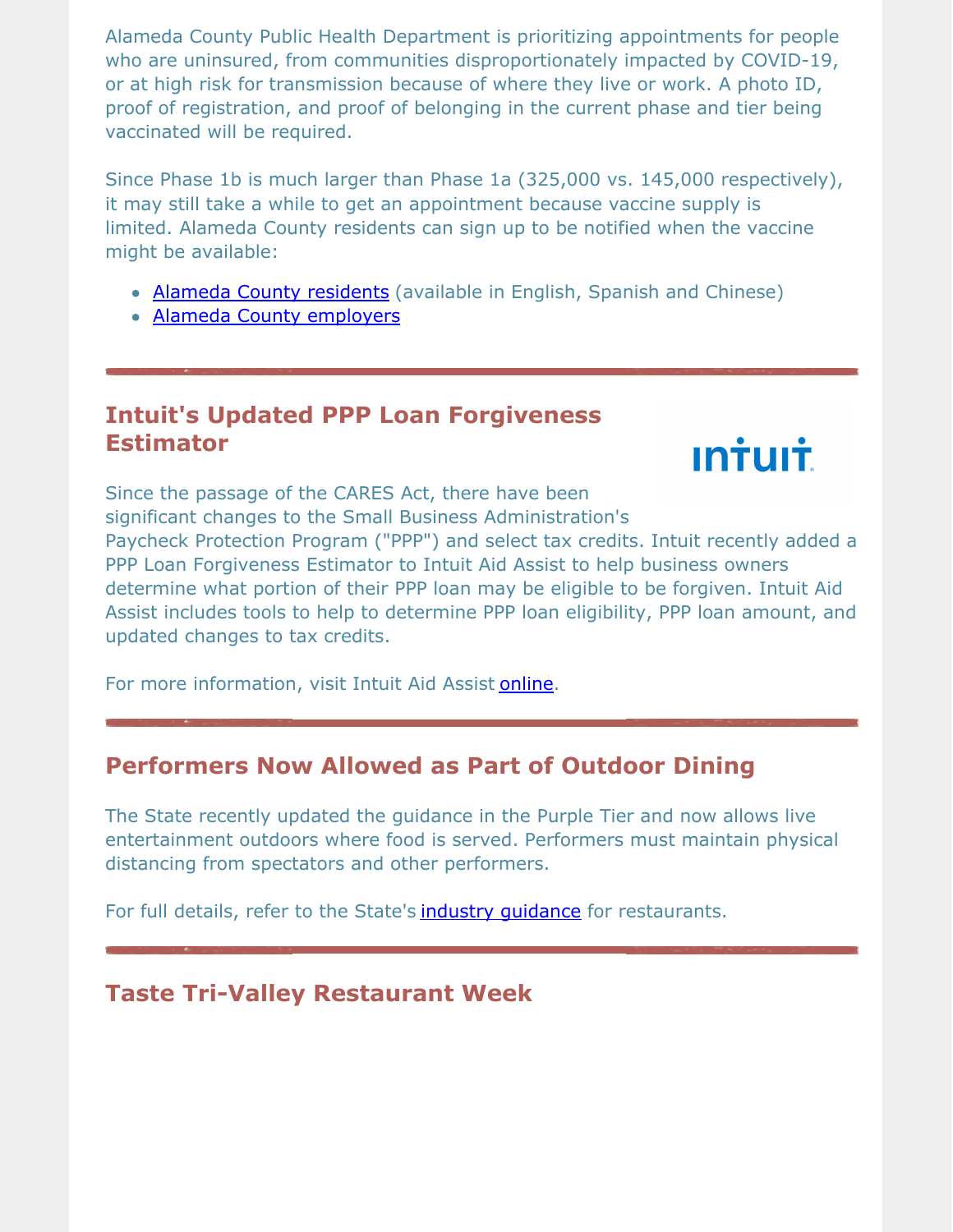Visit Tri-Valley is hosting the first Taste Tri-Valley Restaurant Week on February 19 through 28, 2021. Diners can sign up now for a TRI-VALLEY free mobile pass in order to access 10 days of exclusive menu specials from local restaurants during Restaurant Week. Passholders will also have the chance to win gift cards to local eateries and access to specials from Livermore Valley wineries.

To help spread the word about Taste [Tri-Valley,](http://r20.rs6.net/tn.jsp?f=001Gq0DFrY845-2kKD-UosL_iuBbLMzL5aFiWgdMhRabsSom3lytrrwRjWtliGy4Wq72sdbwH_wh3zvJwKF8v0zPF4LvdLOuteLKvHCAxaOM2TFI3lUUxtobROTwSLJp4KQhTlUqxzXInhE-NxXozDIEeLEWh8lCpuSQRvWVOBzwz6ERKHBfWqiLPr3MV_L8lBvBKOeSKH6cxsK1Cv4VtRGue7hzYZnRw0snatlRQzKT6jAMZfT1GYqkcgXBqNyYuOISMTCoRsRQOSKR3_pn2ThezUdhdcoyCni9l8z13nwxC5t-M00fhj2Cg==&c=&ch=) download the **Social** Media Tool Kit.

For a list of participating restaurants, go to Visit Tri-Valley's [website](http://r20.rs6.net/tn.jsp?f=001Gq0DFrY845-2kKD-UosL_iuBbLMzL5aFiWgdMhRabsSom3lytrrwRlaVmwfPXmTMgFDa3sIof3dImf62RwaoYzKLk8ecfI_WH2gkYqDqpsyp87nBHIMvZ5kKuT0l121mIaCWrQrHsjUGvoCQdCFpI2fxandRPe1sX32z7dYnyeNuxnChoNorDyXZF1dHMKQHxy0s9C1GnpI=&c=&ch=).

## **Confirm Your Restaurant's Listing on the #DublinEats Webpage**

The City of Dublin launched the #DublinEats social media campaign at the beginning of the pandemic in March 2020 to help promote those local restaurants offering delivery, to-go and curbside service during the Shelter-in-Place Order.

The webpage includes information on the "Let's Eat, Dublin!" gift card giveaway as well as a list of restaurants currently operating during the pandemic. Restaurant owners/managers are encouraged to review the page periodically and let us know of any changes to your operations (such as adding outdoor dining or direct online ordering) so we can update the webpage. Please submit updates or corrections to Suzanne Iarla via [email](mailto:suzanne.iarla@dublin.ca.gov).

Visit the #DublinEats [webpage](http://r20.rs6.net/tn.jsp?f=001Gq0DFrY845-2kKD-UosL_iuBbLMzL5aFiWgdMhRabsSom3lytrrwRtHWQ1N-1UXL05kvGc_lZbQ9_Z9jKa7kC89O668ml7MuOh_GViuwLqEe4D14N31etjNFfRfUZn8-_SRA8FWSm2fzEnjLlWUUxrvoEf7iQK70DFmicDE8b_VjXUcQ3Z_ifHdJc0dV3kw_&c=&ch=).

#### **Video Explaining the Fee Charged by Some Third-Party Food Delivery Apps**

Recently, the City created a brief video to explain why some third-party food delivery apps are charging a new fee to customers in Dublin.



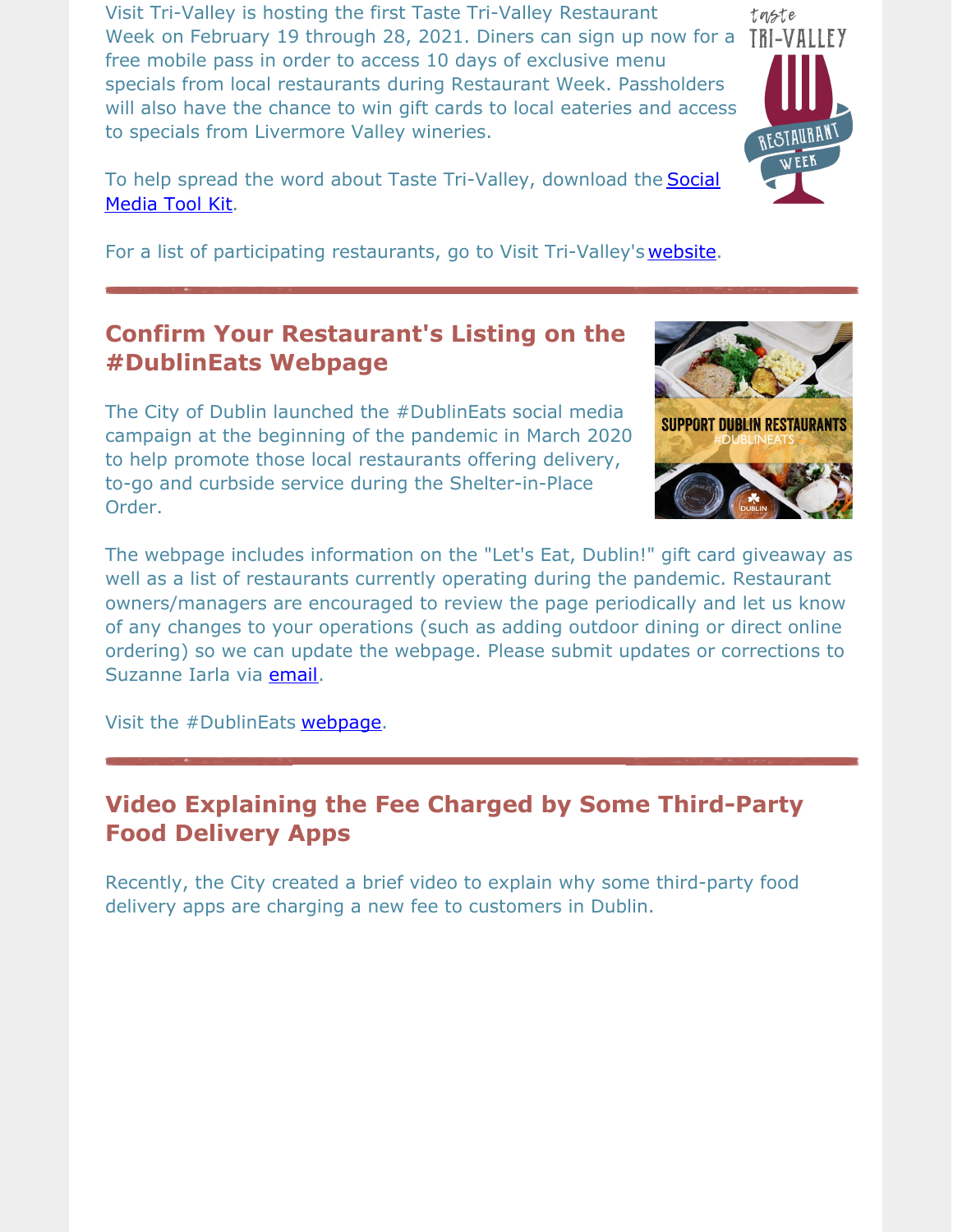

The Story Behind Food Delivery App Fees in Dublin

#### **We Are Here for You**

The City of Dublin appreciates our business community and remains committed to being your source for reliable and accessible information and resources.

For COVID-19 information and resources for the business community, visit our Business Impacts [webpage](http://r20.rs6.net/tn.jsp?f=001Gq0DFrY845-2kKD-UosL_iuBbLMzL5aFiWgdMhRabsSom3lytrrwRtQprCFc3B26fTJa11cL5chgTs0FyP-HNF6WrejRsNU9TWUsqpvR5Pfm5NfX9vCZ04EkfmcuE3hMf-JDH8JucOYzcp2xMa6H0KZPBvEQmBfCMhCavwotrCmcTsX_BTIwWLYgiswr8NayP8c4_tSIExZ_0Bi-gUutrw==&c=&ch=).

For up-to-date information and resources about the pandemic, visit the City's COVID-19 [webpage](http://r20.rs6.net/tn.jsp?f=001Gq0DFrY845-2kKD-UosL_iuBbLMzL5aFiWgdMhRabsSom3lytrrwRr5HK2WBpG76oWe1p9un5Kaz8EiJdaXnqoEQyAAxDBQoHK6Tq2lQwKfd3EidhLcv9jCfsSK4dgZnhczE7Y0lDccKZWikF7IqzGN93fJVy9mOPQ0ZTp6nBiBPu4kDoMTLBqOgobrgWRQY&c=&ch=).

The Office of Economic Development is also available via **[email](mailto:economic.development@dublin.ca.gov)** or by calling 925-833-6650, and language assistance is available over the phone by request.

**The COVID-19 Dublin Business Brief is a publication highlighting the latest news and events affecting the business community. For more information or assistance, please contact the Office of Economic Development via [email](mailto:economic.development@dublin.ca.gov) or phone (925) 833-6650.**

**General Information** (925) 833-6650

**City Manager** (925) 833-6650

**Community Development** (925) 833-6620

**Economic Development** (925) 833-6650

**Environmental Services** (925) 833-6630

**Administrative Services** (925) 833-6640

**Fire Prevention** (925) 833-6606

**Human Resources** (925) 833-6605

**Parks and Community Services** (925) 556-4500

Police (non-emergency) (925) 833-6670

**Public Works** (925) 833-6630

#### **City of Dublin**

100 Civic Plaza, Dublin, CA 94568 | (925) 833-6650 | [www.dublin.ca.gov](http://r20.rs6.net/tn.jsp?f=001Gq0DFrY845-2kKD-UosL_iuBbLMzL5aFiWgdMhRabsSom3lytrrwRlOnBm0TcTKtqRuxeABhR2_IppYJAbl9QcNwdrWbZvg3ejFSCBf9XsVUEg5gVDOs9xZeccxDGCsV94v-E8cjpr7QQziESGR5xKg-12DLErJ_ngBOaJZQq3Q=&c=&ch=)